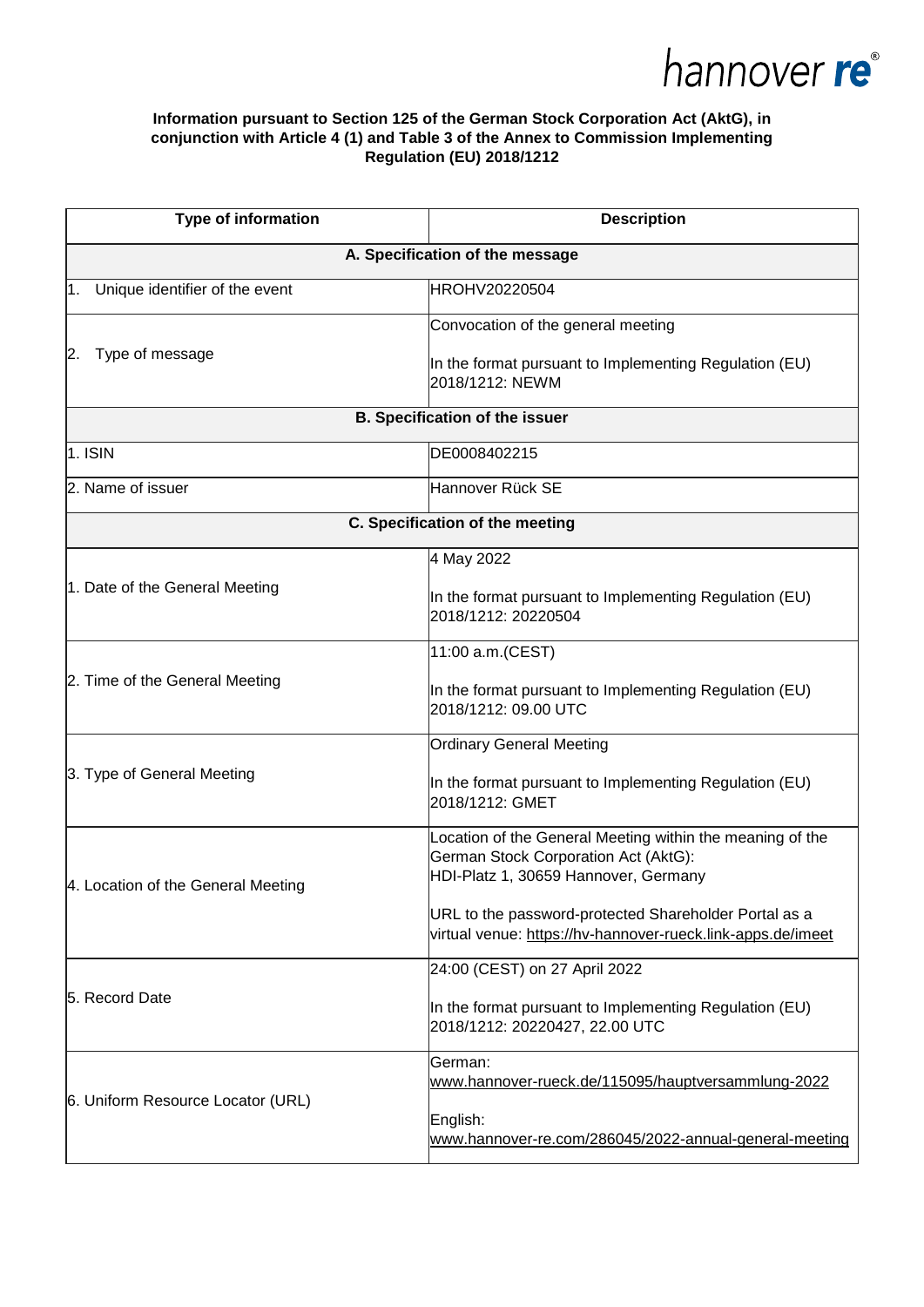| D. Participation in the general meeting - power of attorney to a third party |                                                                                                                                             |  |
|------------------------------------------------------------------------------|---------------------------------------------------------------------------------------------------------------------------------------------|--|
| 1. Method of participation by shareholder                                    | Voting by participation through proxy (power of attorney to a<br>third party)                                                               |  |
|                                                                              | In the format pursuant to Implementing Regulation (EU)<br>2018/1212: PX                                                                     |  |
| 2. Issuer deadline for the notification of participation                     | Registration for the Annual General Meeting (AGM) by no<br>later than 24:00 (CEST) on 27 April 2022                                         |  |
|                                                                              | In the format pursuant to the Implementing Regulation (EU)<br>2018/1212: 20220427, 22.00 UTC                                                |  |
| 3. Issuer deadline for voting                                                | Power of attorney issued to a third party by letter or e-mail by<br>24:00 (CEST) on 3 May 2022                                              |  |
|                                                                              | In the format pursuant to Implementing Regulation (EU)<br>2018/1212: 20220503, 22.00 UTC                                                    |  |
|                                                                              | Power of attorney may be granted to a third party via the<br>Shareholder Portal up to the start of voting on the day of the<br>AGM.         |  |
|                                                                              | D. Participation in the general meeting - voting by participation via the Company's proxies                                                 |  |
| 1. Method of participation by shareholder                                    | Voting by participating via the Company's proxies                                                                                           |  |
|                                                                              | In the format pursuant to Implementing Regulation (EU)<br>2018/1212: IX                                                                     |  |
| 2. Issuer deadline for the notification of participation                     | Registration for the Annual General Meeting by no later than<br>24:00 (CEST) on 27 April 2022                                               |  |
|                                                                              | In the format pursuant to Implementing Regulation (EU)<br>2018/1212: 20220427, 22.00 UTC                                                    |  |
| 3. Issuer deadline for voting                                                | Participation via the Company's proxies authorised by letter<br>or e-mail by 24:00 (CEST) on 3 May 2022                                     |  |
|                                                                              | In the format pursuant to Implementing Regulation (EU)<br>2018/1212: 20220503, 22.00 UTC                                                    |  |
|                                                                              | Participation via the Company's proxies may be authorised<br>via the Shareholder Portal up to the start of voting on the day<br>of the AGM. |  |
| D. Participation in the general meeting - voting by postal vote              |                                                                                                                                             |  |
| 1. Method of participation by shareholder                                    | Voting by postal vote                                                                                                                       |  |
|                                                                              | In the format pursuant to Implementing Regulation (EU)<br>2018/1212: EV                                                                     |  |
| 2. Issuer deadline for the notification of participation                     | Registration for the Annual General Meeting by 24:00<br>(CEST) on 27 April 2022                                                             |  |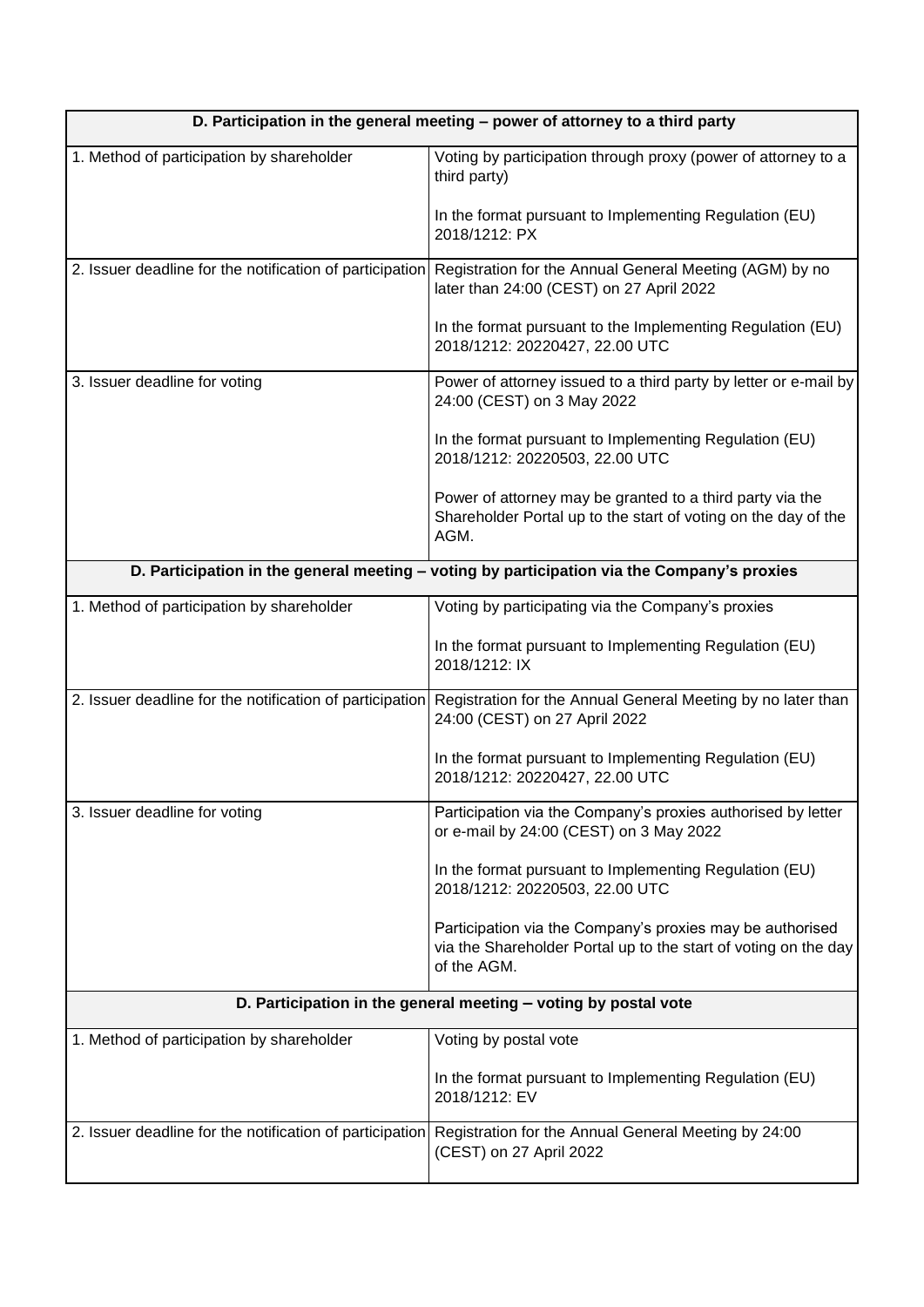|                                                    | In the format pursuant to Implementing Regulation (EU)<br>2018/1212: 20220427, 22.00 UTC                                                                                                                                                                                   |  |
|----------------------------------------------------|----------------------------------------------------------------------------------------------------------------------------------------------------------------------------------------------------------------------------------------------------------------------------|--|
| 3. Issuer deadline for voting                      | Voting by postal vote by letter or e-mail by no later than<br>24:00 (CEST) on 3 May 2022                                                                                                                                                                                   |  |
|                                                    | In the format pursuant to Implementing Regulation (EU)<br>2018/1212: 20220503, 22.00 UTC                                                                                                                                                                                   |  |
|                                                    | Postal votes may be cast via the Shareholder Portal up to the<br>start of voting on the day of the AGM.                                                                                                                                                                    |  |
| E. Agenda - item 1                                 |                                                                                                                                                                                                                                                                            |  |
| 1. Unique identifier of the agenda item            | 1                                                                                                                                                                                                                                                                          |  |
| 2. Title of the agenda item                        | Presentation of the adopted annual financial statements and<br>the approved consolidated financial statements as well as the<br>combined management report for Hannover Rück SE and the<br>Group for the 2021 financial year and report of the<br><b>Supervisory Board</b> |  |
| 3. Uniform Resource Locator (URL) of the materials | www.hannover-re.com/286045/2022-annual-general-meeting                                                                                                                                                                                                                     |  |
| 4. Vote                                            |                                                                                                                                                                                                                                                                            |  |
| 5. Alternative voting options                      |                                                                                                                                                                                                                                                                            |  |
| E. Agenda - item 2                                 |                                                                                                                                                                                                                                                                            |  |
|                                                    |                                                                                                                                                                                                                                                                            |  |
| 1. Unique identifier of the agenda item            | 2                                                                                                                                                                                                                                                                          |  |
| 2. Title of the agenda item                        | Resolution on the appropriation of the disposable profit                                                                                                                                                                                                                   |  |
| 3. Uniform Resource Locator (URL) of the materials | www.hannover-re.com/286045/2022-annual-general-meeting                                                                                                                                                                                                                     |  |
| 4. Vote                                            | The agenda item is subject to a binding vote.                                                                                                                                                                                                                              |  |
|                                                    | In the format pursuant to Implementing Regulation (EU)<br>2018/1212: BV                                                                                                                                                                                                    |  |
| 5. Alternative voting options                      | The following voting options are available: vote in favour,<br>vote against, abstention, blank                                                                                                                                                                             |  |
|                                                    | In the format pursuant to Implementing Regulation (EU)<br>2018/1212: VF, VA, AB, BL                                                                                                                                                                                        |  |
|                                                    | E. Agenda - item 3                                                                                                                                                                                                                                                         |  |
| 1. Unique identifier of the agenda item            | 3                                                                                                                                                                                                                                                                          |  |
| 2. Title of the agenda item                        | Resolution ratifying the acts of management of the members<br>of the Executive Board for the 2021 financial year                                                                                                                                                           |  |
| 3. Uniform Resource Locator (URL) of the materials | www.hannover-re.com/286045/2022-annual-general-meeting                                                                                                                                                                                                                     |  |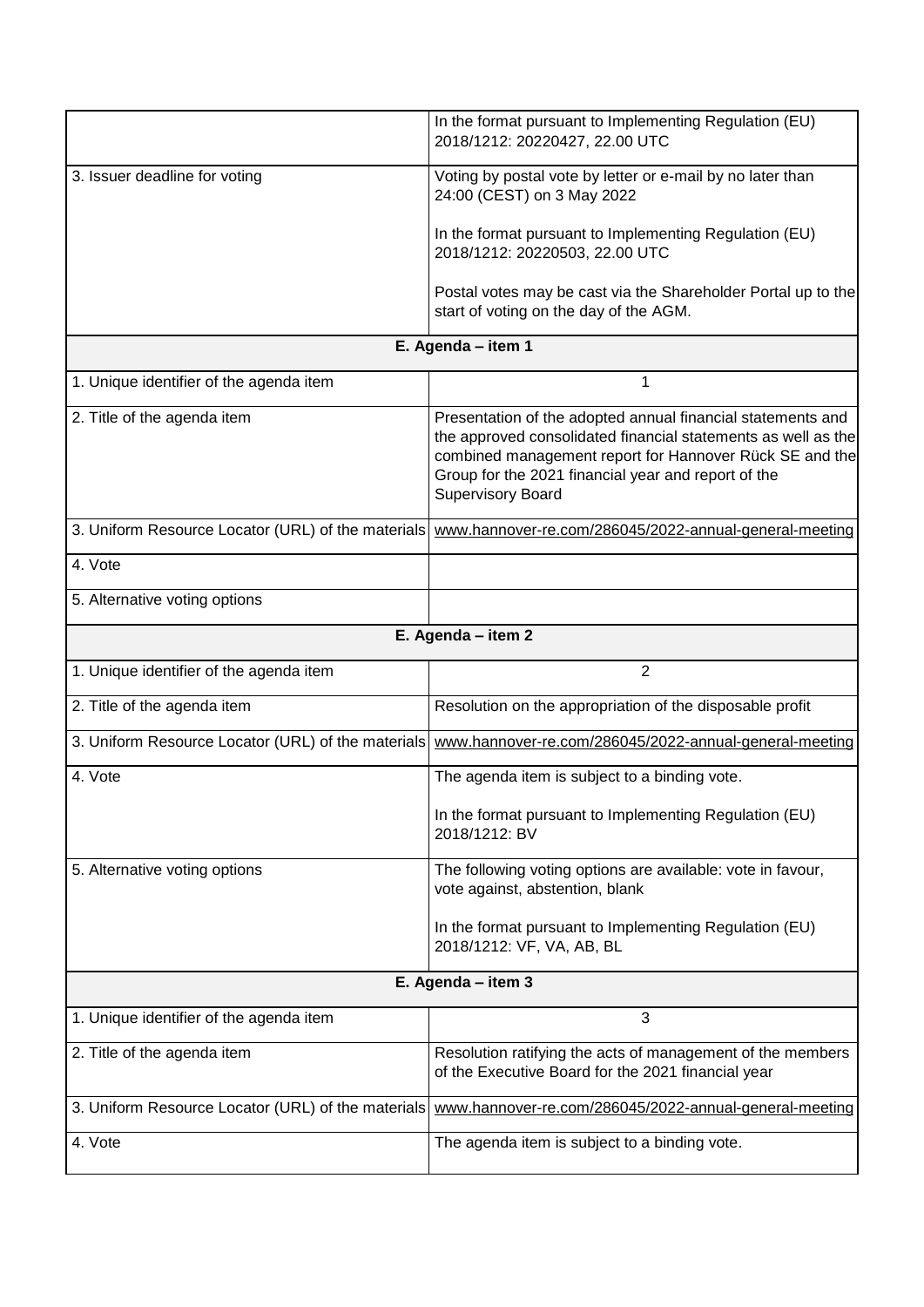|                                                    | In the format pursuant to Implementing Regulation (EU)<br>2018/1212: BV                                            |  |
|----------------------------------------------------|--------------------------------------------------------------------------------------------------------------------|--|
| 5. Alternative voting options                      | The following voting options are available: vote in favour,<br>vote against, abstention, blank                     |  |
|                                                    | In the format pursuant to Implementing Regulation (EU)<br>2018/1212: VF, VA, AB, BL                                |  |
| E. Agenda - item 4                                 |                                                                                                                    |  |
| 1. Unique identifier of the agenda item            | 4                                                                                                                  |  |
| 2. Title of the agenda item                        | Resolution ratifying the acts of management of the members<br>of the Supervisory Board for the 2021 financial year |  |
| 3. Uniform Resource Locator (URL) of the materials | www.hannover-re.com/286045/2022-annual-general-meeting                                                             |  |
| 4. Vote                                            | The agenda item is subject to a binding vote.                                                                      |  |
|                                                    | In the format pursuant to Implementing Regulation (EU)<br>2018/1212: BV                                            |  |
| 5. Alternative voting options                      | The following voting options are available: vote in favour,<br>vote against, abstention, blank                     |  |
|                                                    | In the format pursuant to Implementing Regulation (EU)<br>2018/1212: VF, VA, AB, BL                                |  |
| E. Agenda - item 5                                 |                                                                                                                    |  |
|                                                    |                                                                                                                    |  |
| 1. Unique identifier of the agenda item            | 5                                                                                                                  |  |
| 2. Title of the agenda item                        | Resolution on the appointment of the auditor                                                                       |  |
| 3. Uniform Resource Locator (URL) of the materials | www.hannover-re.com/286045/2022-annual-general-meeting                                                             |  |
| 4. Vote                                            | The agenda item is subject to a binding vote.                                                                      |  |
|                                                    | In the format pursuant to Implementing Regulation (EU)<br>2018/1212: BV                                            |  |
| 5. Alternative voting options                      | The following voting options are available: vote in favour,<br>vote against, abstention, blank                     |  |
|                                                    | In the format pursuant to Implementing Regulation (EU)<br>2018/1212: VF, VA, AB, BL                                |  |
|                                                    | E. Agenda - item 6                                                                                                 |  |
| 1. Unique identifier of the agenda item            | 6                                                                                                                  |  |
| 2. Title of the agenda item                        | Resolution on the approval of the remuneration report                                                              |  |
| 3. Uniform Resource Locator (URL) of the materials | www.hannover-re.com/286045/2022-annual-general-meeting                                                             |  |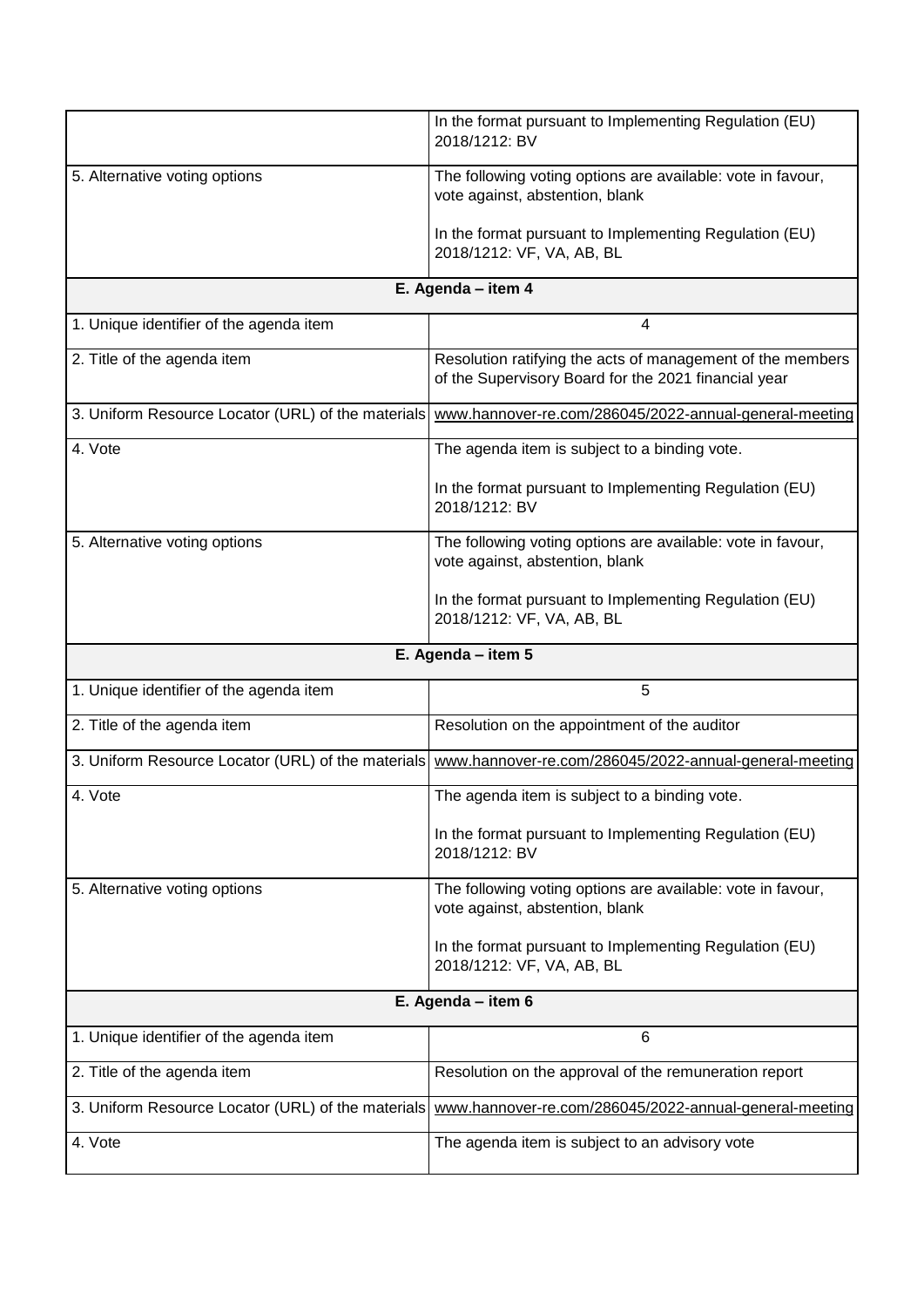|                                                                                                                                | In the format pursuant to Implementing Regulation (EU)<br>2018/1212: AV                                |  |
|--------------------------------------------------------------------------------------------------------------------------------|--------------------------------------------------------------------------------------------------------|--|
| 5. Alternative voting options                                                                                                  | The following voting options are available: vote in favour,<br>vote against, abstention, blank         |  |
|                                                                                                                                | In the format pursuant to Implementing Regulation (EU)<br>2018/1212: VF, VA, AB, BL                    |  |
|                                                                                                                                | F. Specification of the deadlines regarding the exercise of other shareholders' rights - submission of |  |
| requests for additional agenda items                                                                                           |                                                                                                        |  |
| 1. Object of deadline                                                                                                          | Transmission of requests for additional agenda items                                                   |  |
| 2. Applicable issuer deadline                                                                                                  | 24:00 (CEST) on 3 April 2022                                                                           |  |
|                                                                                                                                | In the format pursuant to Implementing Regulation (EU)<br>2018/1212: 20220403, 22.00 UTC               |  |
|                                                                                                                                | F. Specification of the deadlines regarding the exercise of other shareholders' rights - submission of |  |
|                                                                                                                                | countermotions                                                                                         |  |
| 1. Object of deadline                                                                                                          | Submission of countermotions                                                                           |  |
| 2. Applicable issuer deadline                                                                                                  | 24:00 (CEST) on 19 April 2022                                                                          |  |
|                                                                                                                                | In the format pursuant to Implementing Regulation (EU)<br>2018/1212: 20220419, 22.00 UTC               |  |
| F. Specification of the deadlines regarding the exercise of other shareholders' rights - submission of<br>nominations          |                                                                                                        |  |
| 1. Object of deadline                                                                                                          | Submission of nominations                                                                              |  |
| 2. Applicable issuer deadline                                                                                                  | 24:00 (CEST) on 19 April 2022                                                                          |  |
|                                                                                                                                | In the format pursuant to Implementing Regulation (EU)<br>2018/1212: 20220419, 22.00 UTC               |  |
| F. Specification of the deadlines regarding the exercise of other shareholders' rights - deadline for<br>submitting questions  |                                                                                                        |  |
| 1. Object of deadline                                                                                                          | Deadline for submitting questions                                                                      |  |
| 2. Applicable issuer deadline                                                                                                  | 24:00 (CEST) on 2 May 2022                                                                             |  |
|                                                                                                                                | In the format pursuant to Implementing Regulation (EU)<br>2018/1212: 20220502, 22.00 UTC               |  |
| F. Specification of the deadlines regarding the exercise of other shareholders' rights - deadline for<br>submitting statements |                                                                                                        |  |
| 1. Object of deadline                                                                                                          | Deadline for submitting statements                                                                     |  |
| 2. Applicable issuer deadline                                                                                                  | 24:00 (CEST) on 30 April 2022                                                                          |  |
|                                                                                                                                | In the format pursuant to Implementing Regulation (EU)<br>2018/1212: 20220430, 22.00 UTC               |  |